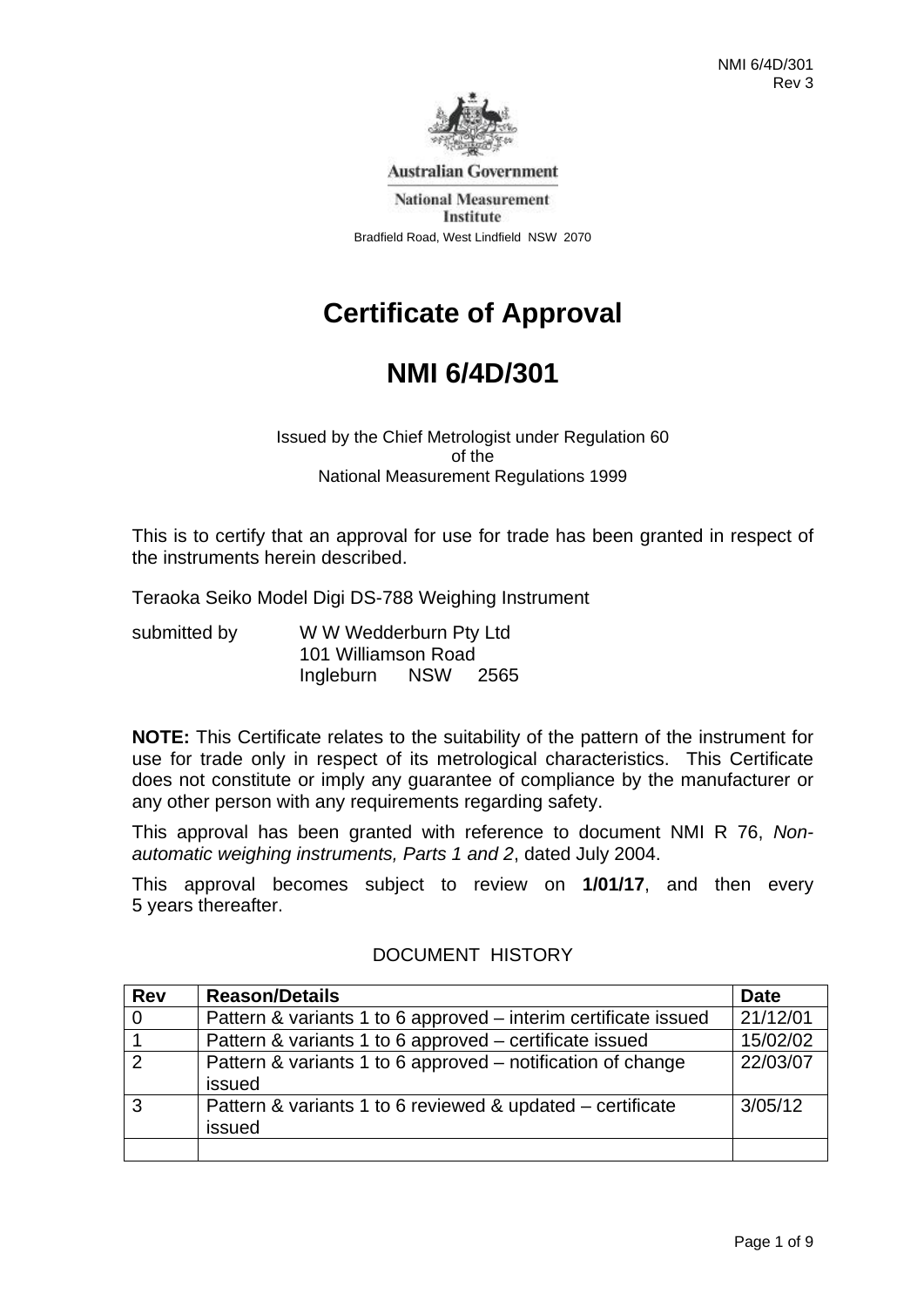#### CONDITIONS OF APPROVAL

#### **General**

Instruments purporting to comply with this approval shall be marked with approval number 'NMI (or NSC) 6/4D/301' and only by persons authorised by the submittor.

It is the submittor's responsibility to ensure that all instruments marked with this approval number are constructed as described in the documentation lodged with the National Measurement Institute (NMI) and with the relevant Certificate of Approval and Technical Schedule. Failure to comply with this Condition may attract penalties under Section 19B of the National Measurement Act and may result in cancellation or withdrawal of the approval, in accordance with document NMI P 106.

Auxiliary devices used with this instrument shall comply with the requirements of General Supplementary Certificates No S1/0/A or No S1/0B.

Signed by a person authorised by the Chief Metrologist to exercise his powers under Regulation 60 of the *National Measurement Regulations 1999*.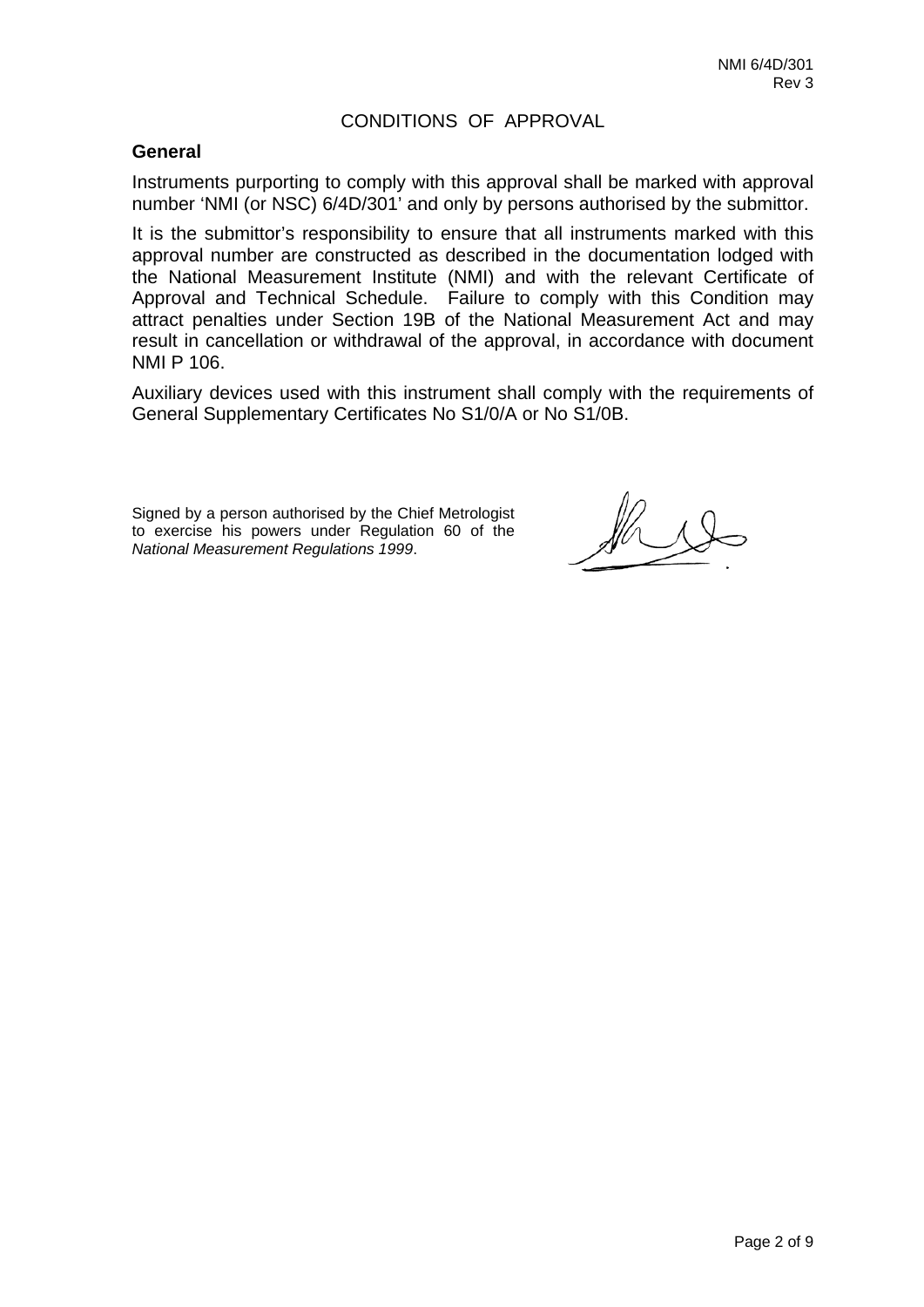### TECHNICAL SCHEDULE No 6/4D/301

#### 1. **Description of Pattern 21/12/01**

A Teraoka Seiko model Digi DS-788 class  $I\!\!\!\!I\!\!\!\!I$  non-automatic self-indicating multiinterval price-computing weighing instrument with a verification scale interval (*e1*) of 0.001 kg up to 3 kg and with a verification scale interval (*e2*) of 0.002 kg from 3 kg up to the maximum capacity of 6 kg. Instruments have unit price to \$999.99/kg and price to \$9999.99.

Instruments are fitted with the load receptor of  $243 \times 340$  mm as shown in Figure 1 and may be fitted with output sockets (output interfacing capability) for the connection of auxiliary and/or peripheral devices.

#### **1.1 Zero**

Zero is automatically corrected to within ±0.25*e1* whenever power is applied and whenever the instrument comes to rest within 0.5 $e_1$  of zero.

The initial zero-setting device of the pattern has a nominal range of not more than 20% of the maximum capacity of the instrument.

The instrument has a semi-automatic zero-setting device with a nominal range of not more than 4% of the maximum capacity of the instrument.

#### **1.2 Tare**

A semi-automatic subtractive tare device of up to 2.999 kg maximum capacity may be fitted.

#### **1.3 Descriptive Markings**

Instruments are marked with the following data, together in one location, in the form shown at right:

| Manufacturer's mark, or name written in full<br>Name or mark of manufacturer's agent<br>Indication of accuracy class | Teraoka Seiko<br><b>WEDDERBURN</b><br>CIID |
|----------------------------------------------------------------------------------------------------------------------|--------------------------------------------|
| Pattern approval mark for the instrument                                                                             | NMI (or NSC) 6/4D/301                      |
| Maximum capacity                                                                                                     | <i>Max /</i> g or kg #1                    |
| Minimum capacity                                                                                                     | <i>Min</i> g or kg #1                      |
| Verification scale interval                                                                                          | $e =$ / g or kg #1                         |
| Maximum subtractive tare                                                                                             | $T = -$ g or kg #2                         |
| Serial number of the instrument                                                                                      |                                            |

- #1 These markings are also shown near the display of the result if they are not already located there.
- #2 This marking is required if *T* is not equal to *Max*.

#### **1.4 Levelling**

The instrument is provided with adjustable feet and adjacent to the level indicator is a notice advising that the instrument must be level when in use.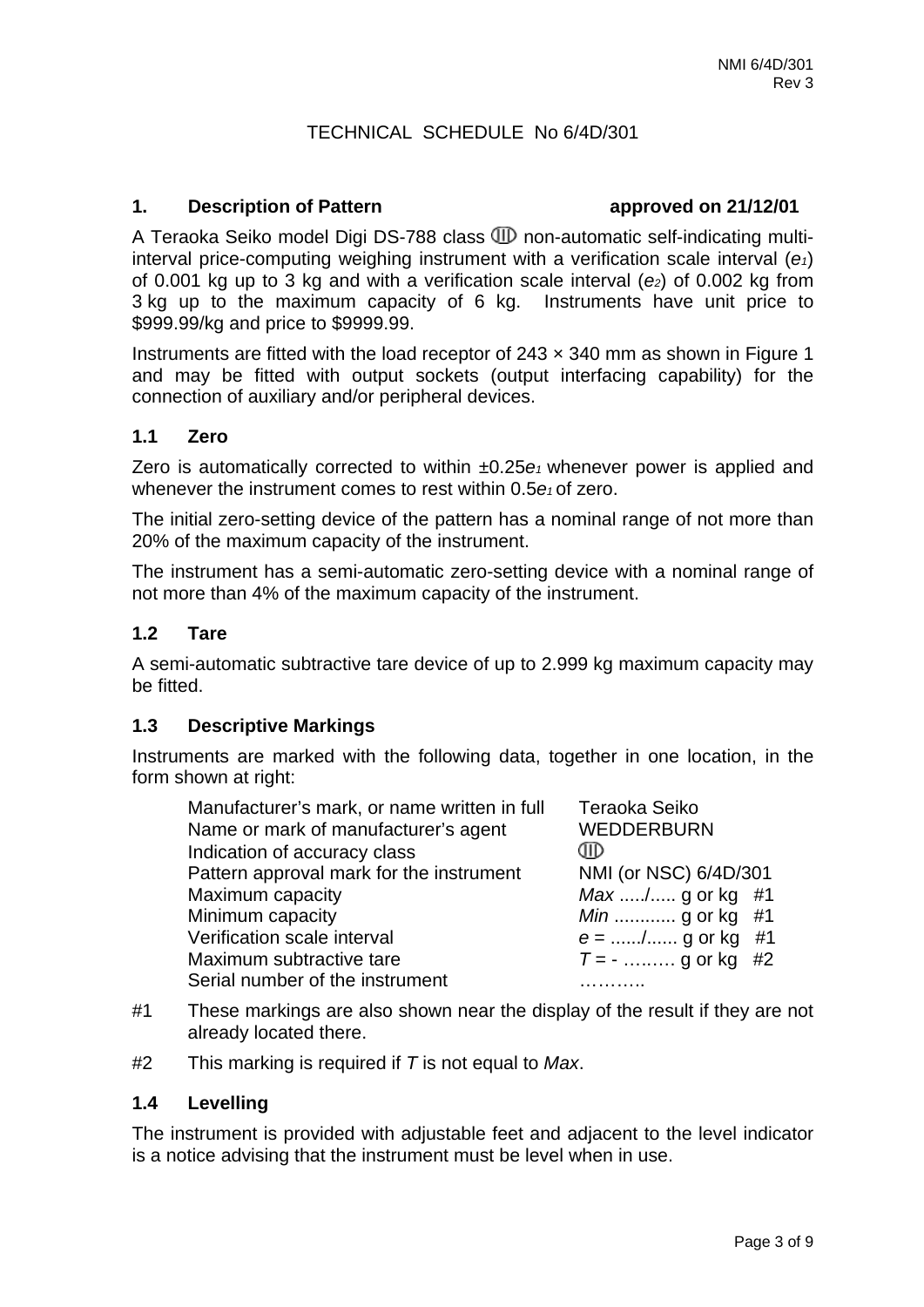### **1.5 Display Check**

A display check is initiated whenever power is applied.

#### **1.6 Verification Provision**

Provision is made for the application of a verification mark.

#### **1.7 Sealing Provision**

Provision is made for the calibration adjustments of the instrument, located under the load receptor and on the underside of the body, to be sealed by means of destructible labels or sealing screws (Figure 2).

#### **2. Description of Variant 1 approved on 21/12/01**

The model DS-788 multi-interval price-computing weighing instrument in certain other capacities as listed below:

With a verification scale interval  $(e_1)$  of 0.002 kg up to 6 kg and with a verification scale interval (*e2*) of 0.005 kg from 6 kg up to the maximum capacity of 15 kg.

The tare device, if fitted, has a maximum capacity of 5.998 kg.

• With a verification scale interval (*e,*) of 0.005 kg up to 15 kg and with a verification scale interval (*e2*) of 0.01 kg from 15 kg up to the maximum capacity of 30 kg.

The tare device, if fitted, has a maximum capacity of 9.995 kg.

#### **3. Description of Variant 2 approved on 21/12/01**

### The model DS-788 single interval weighing instrument in certain capacities as listed below:

- Of 6 kg maximum capacity with a verification scale interval of 0.002 kg. The tare device, if fitted, has a maximum capacity of 2.998 kg.
- Of 15 kg maximum capacity with a verification scale interval of 0.005 kg. The tare device, if fitted, has a maximum capacity of 7.495 kg.
- Of 30 kg maximum capacity with a verification scale interval of 0.01 kg. The tare device, if fitted, has a maximum capacity of 14.99 kg.

For single interval instruments there is only one interval range therefore only one value of maximum capacity and verification scale interval to be marked.

#### **4. Description of Variant 3 approved on 21/12/01**

The model DS-788P with a column-mounted customer display (Figure 3).

#### **5.** Description of Variant 4 **approved on 21/12/01**

The model DS-788RM with a remote column-mounted customer display (Figure 4).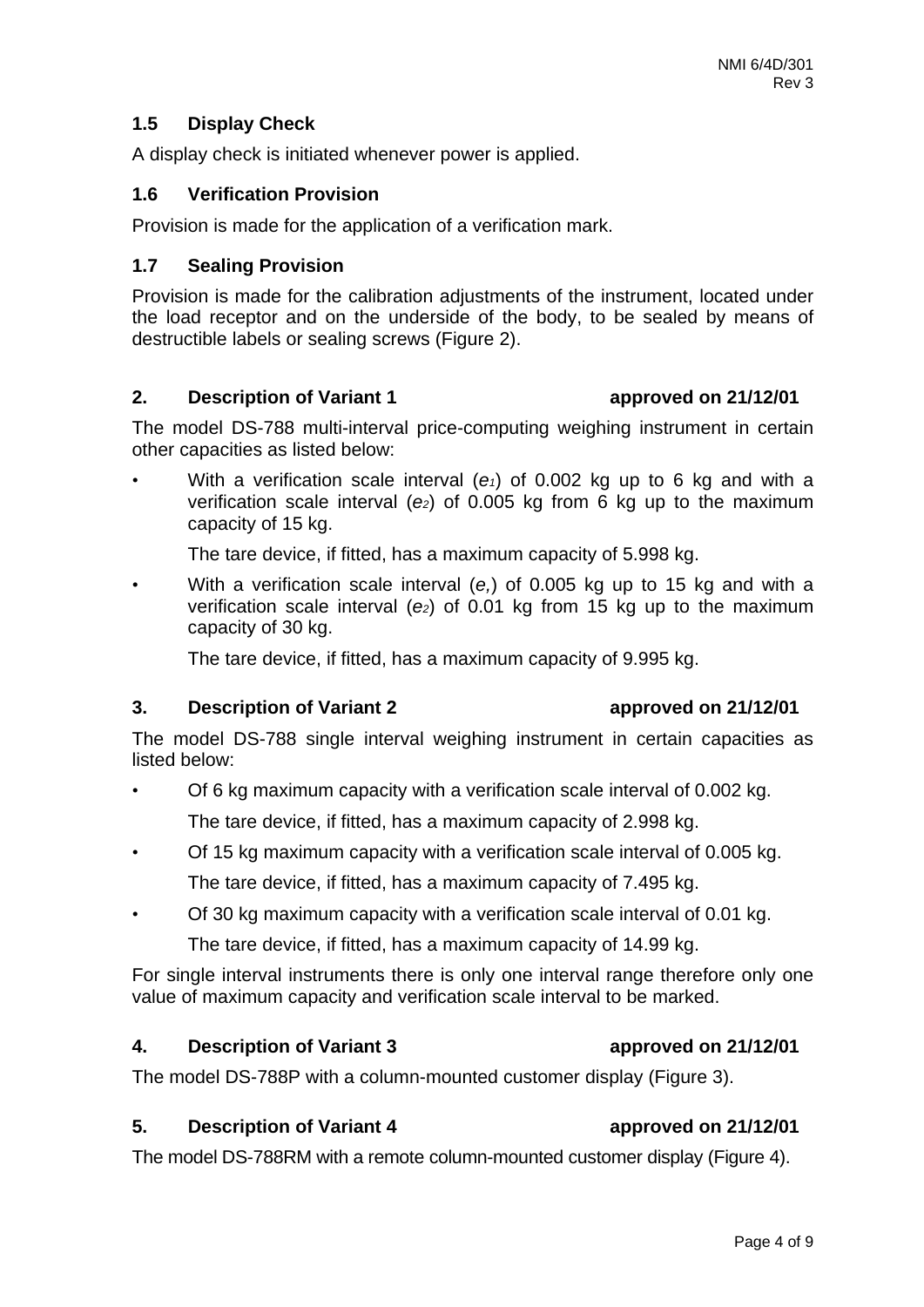Page 5 of 9

# **6. Description of Variant 5 approved on 21/12/01**

Any model DS-788, DS-788P or DS-788RM approved herein as a mass only weighing instrument.

# **7.** Description of Variant 6 **a** approved on 21/12/01

With a rechargeable internal battery.

# TEST PROCEDURE No 6/4D/301

Instruments shall be tested in accordance with any relevant tests specified in the National Instrument Test Procedures.

# **Maximum Permissible Errors**

The maximum permissible errors are specified in Schedule 1 of the *National Trade Measurement Regulations 2009*.

### **Tests**

For multi-interval instruments with verification scale intervals of  $e_1$ ,  $e_2$  ..., apply  $e_1$ for zero adjustment, and maximum permissible errors apply  $e_1$ ,  $e_2$  ..., as applicable for the load.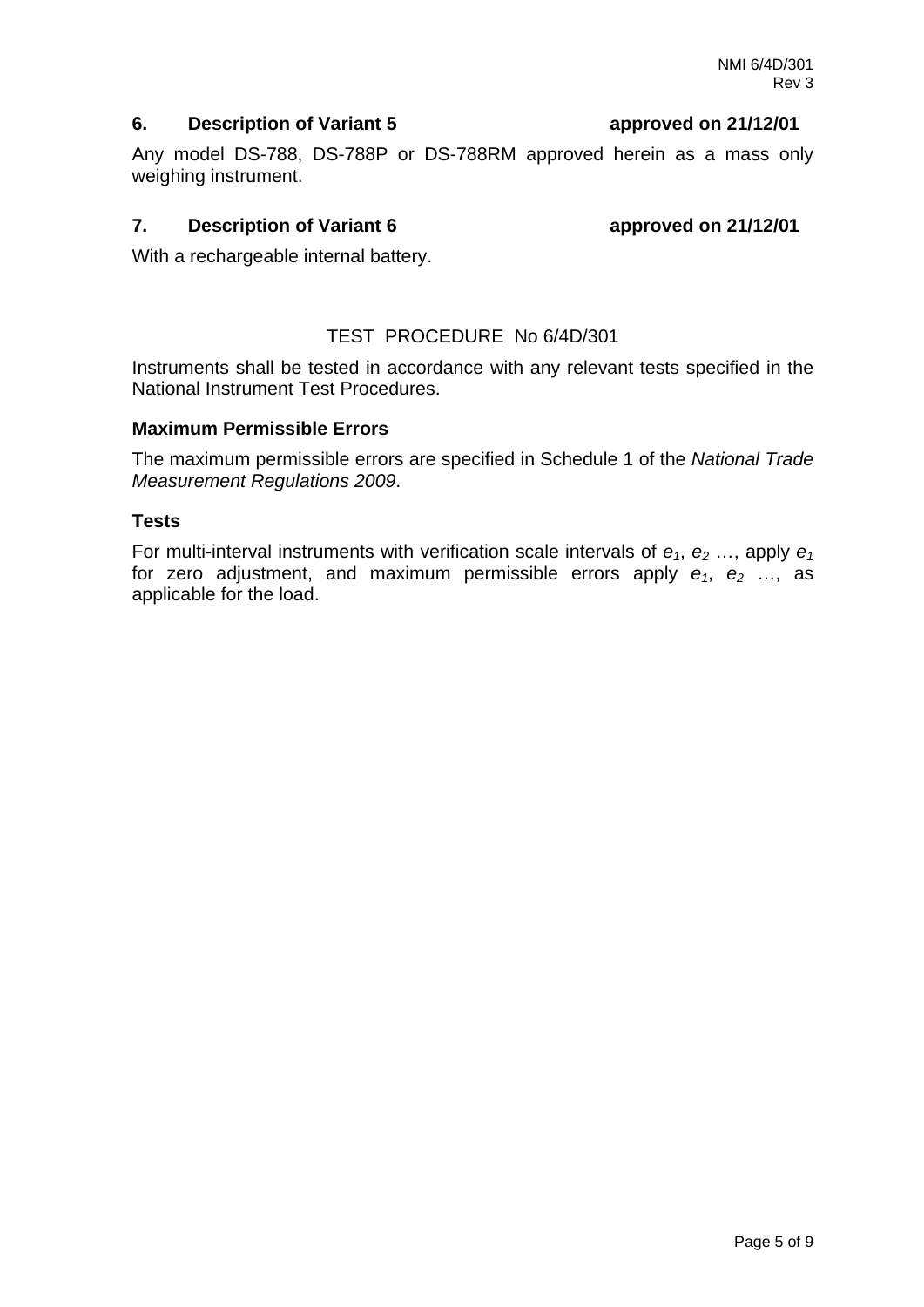

# Teraoka Seiko Model Digi DS-788 Weighing Instrument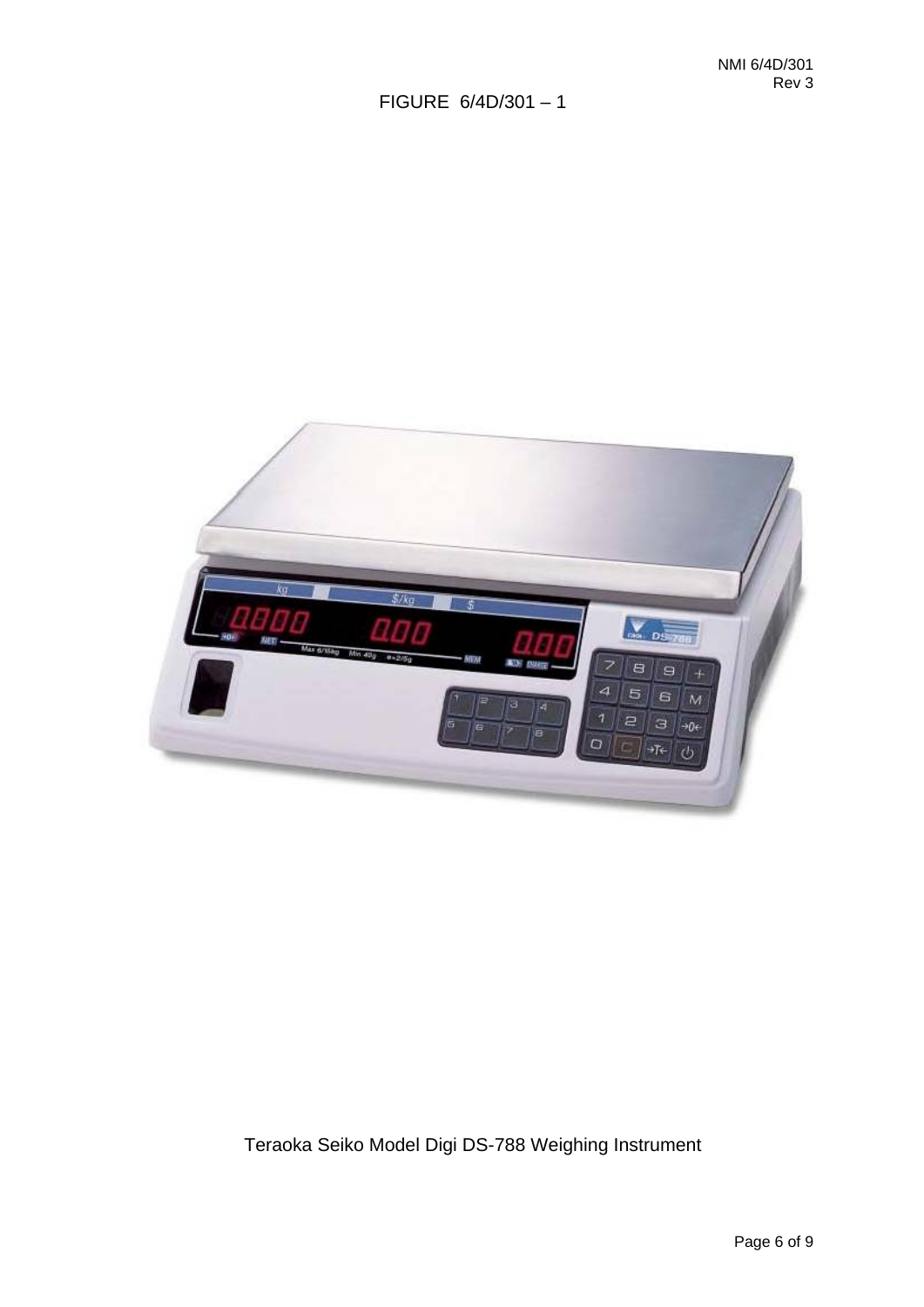

Typical Sealing Methods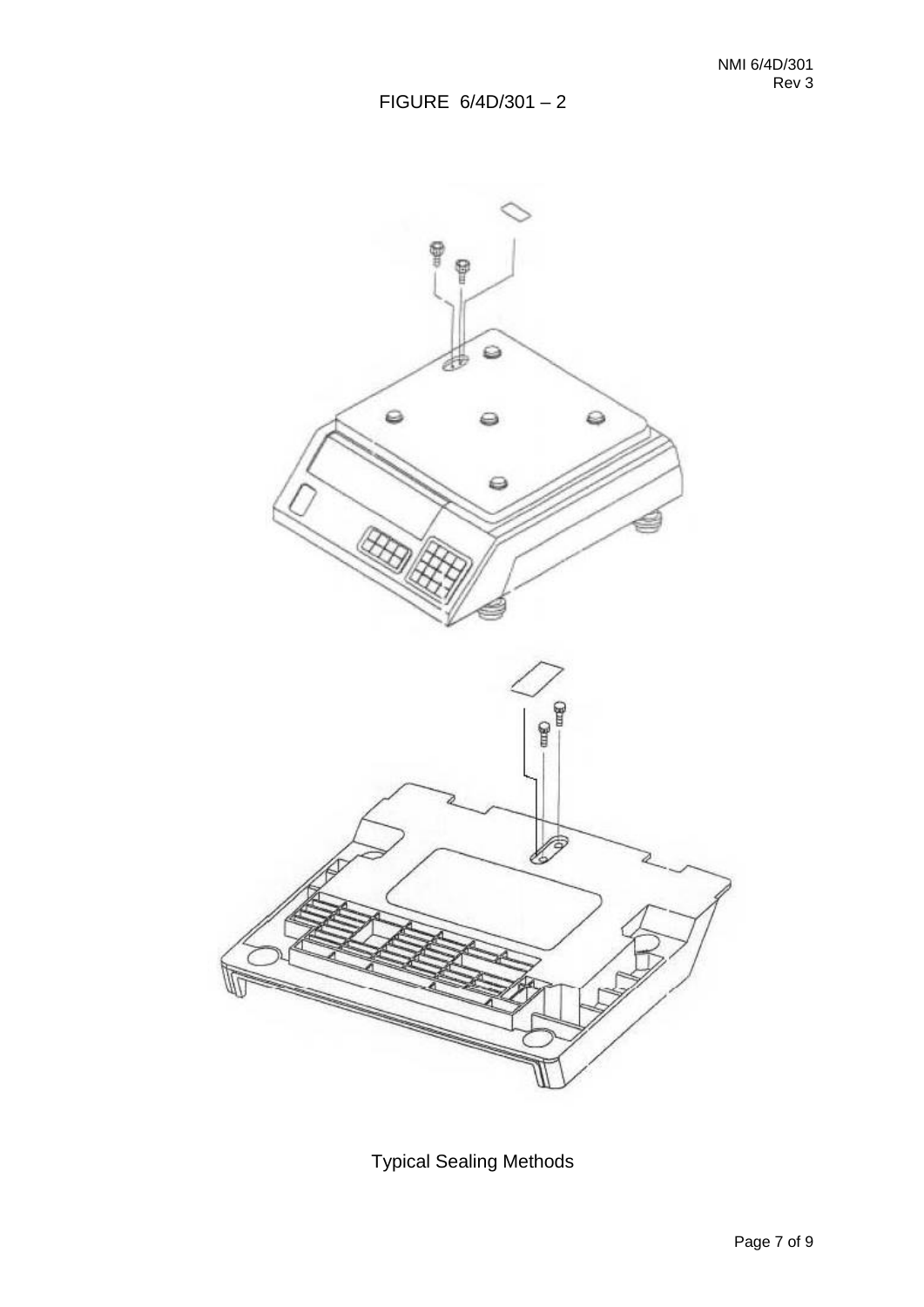

# Teraoka Seiko Model Digi DS-788P Weighing Instrument